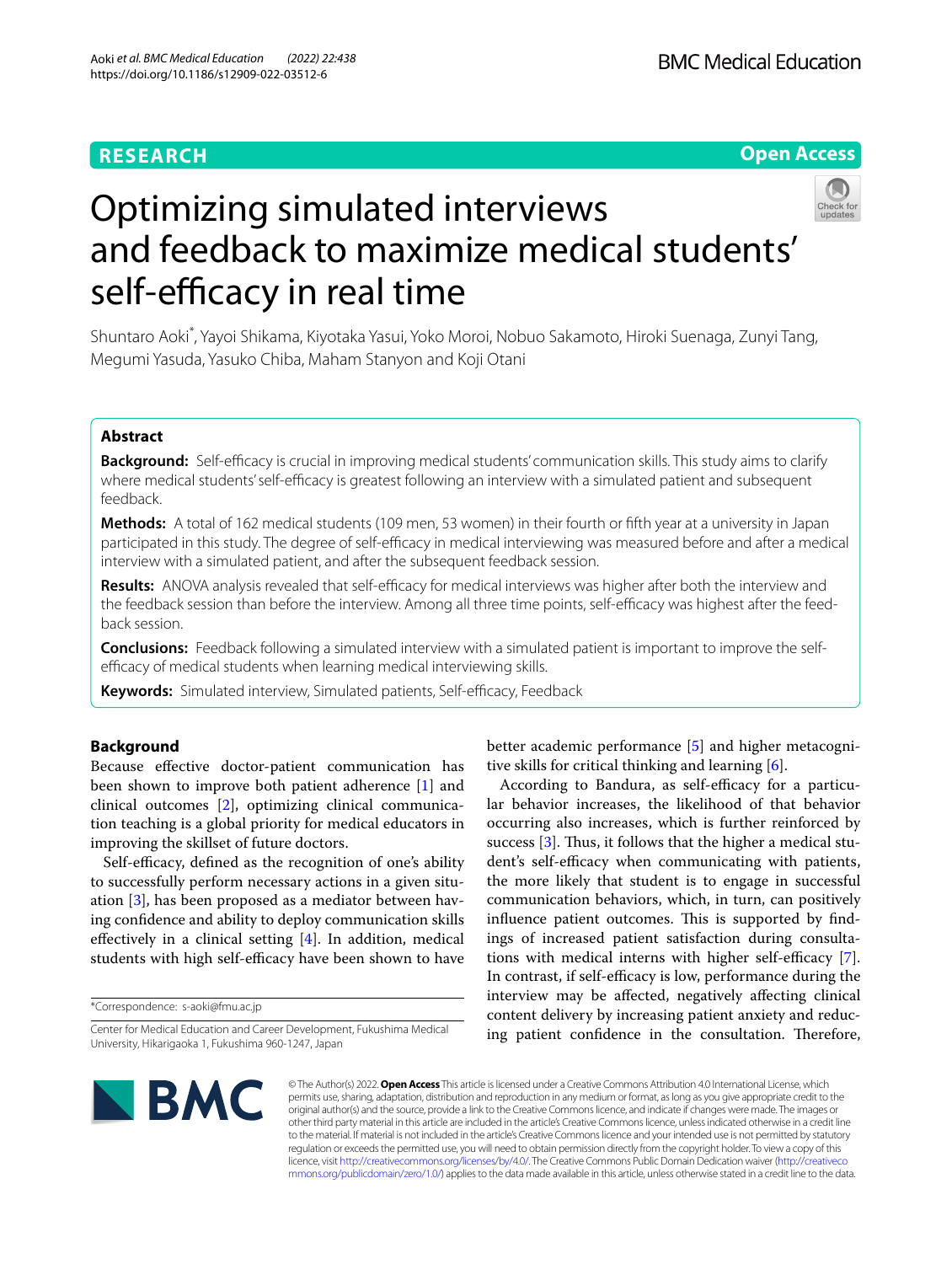increasing medical students' self-efficacy regarding communication skills is vitally important for clinical outcome improvement and professional development.

Simulation training using medical interviews with simulated patients (SPs) represents the mainstream pedagogical approach for teaching patient-centered communication skills to medical students and is supported by peer-to-peer, SP, and teacher feedback [\[8](#page-4-7)]. Triangulated feedback provides objective insights and promotes selfreflection into what went well and where improvement can be made, which stimulates behavior change that selfefficacy is well positioned to facilitate. However, while simulation training using SPs has been shown to improve communication skills [\[9](#page-4-8)], the mechanisms through which it operates are not well understood, and the relationship between self-efficacy, feedback, and improvement in communication skills remains undefned [\[10\]](#page-4-9).

To unpack this complex interaction further, it is crucial to understand the impact from the sequence and timing of the interview and feedback on student performance and self-efficacy. Studies have shown how SP feedback following a simulated medical interview results in increased listening scores [\[11\]](#page-4-10), neurological examination scores  $[12]$  $[12]$ , and higher self-evaluation scores  $[13]$  $[13]$  $[13]$ compared with those who did not receive feedback. Such improvements are also not limited to feedback from SPs, as shown by Brouwers et al., who have demonstrated how feedback from doctors and peers is perceived as valuable by students  $[14]$ . However, as self-efficacy was not used as a measurement index in any of these studies, insight into the mechanisms underlying such improvements are limited. To date, the only study assessing the selfefficacy of medical students is that of Pasold et al.  $[15]$  $[15]$ , who examined self-efficacy in the context of an eating disorder scenario. The students underwent assessments both before and after a didactic lecture on eating disorders, and before and after a simulated medical interview with an SP followed by feedback. While no change was observed in student self-efficacy before and after the lecture, improvements were observed after they underwent a round of simulation training. Because no assessment was conducted between the simulated interviews and feedback, it is unclear which factor contributed toward the improvement. Therefore, it is necessary to evaluate whether the improvement in self-efficacy observed is an efect of the simulated interview itself or of the feedback that followed.

Therefore, in this study, we aim to clarify the point where self-efficacy increases during simulated medical interviews with feedback from SPs, delineating the necessity and timing of feedback, to optimize medical student performance. Such information may inform the format of simulation training with SPs to increase the likelihood of future reproduction of successful communication behaviors in the clinic.

## **Methods**

# **Ethical considerations**

This study was approved by the Fukushima Medical University Research Ethics Committee (approval number 30299). Before participation, the purpose and methods of this study, the voluntary nature of participation, the freedom to withdraw from the study, and participant confdentiality protections were explained verbally and in writing. Participants indicated their full and free consent to participate by signing the consent form.

## **Participants**

A total of 162 students (109 men, 53 women) in their fourth or ffth year of medical education in an urban area in Japan participated in this study. Outcome data was collected between October 2018 and October 2019 during simulation medical interview training. This training formed part of the clinical curriculum that students undertake after passing the pre-clinical Objective Structured Clinical Examination (OSCE), a national Japanese undergraduate medical exam that allows progression to clinical training.

### **Program**

The participants were divided up into groups of six to eight. The program comprised clinical reasoning and simulation education, with students individually participating in either a clinical reasoning scenario or one of two cases with SPs followed by feedback. The clinical cases comprised a chronic disease risk factor and lifestyle counseling scenario and a breaking bad news scenario requiring giving a cancer diagnosis, with the two cases conducted alternately. Because students participating in the clinical reasoning scenario did not receive feedback, represented a small sample of the total participant population overall and may have increased self-efficacy through participating in the clinical reasoning element itself, they were excluded from the analysis. During the program, students were taught by two doctors with one facilitator supporting the session (a nurse or a clinical psychologist).

The simulated part of the experience was conducted in two phases: a simulated medical interview with an SP, followed by feedback (Fig.  $1$ ). The total session time was about 3 h, comprising clinical reasoning for 40 min, simulated interviews with the SP for 60 min and feedback for 110 min. The simulated interview itself lasted for 10 min with the SP, and was conducted in a private room, with the other students and teachers observing via a monitor in a diferent room.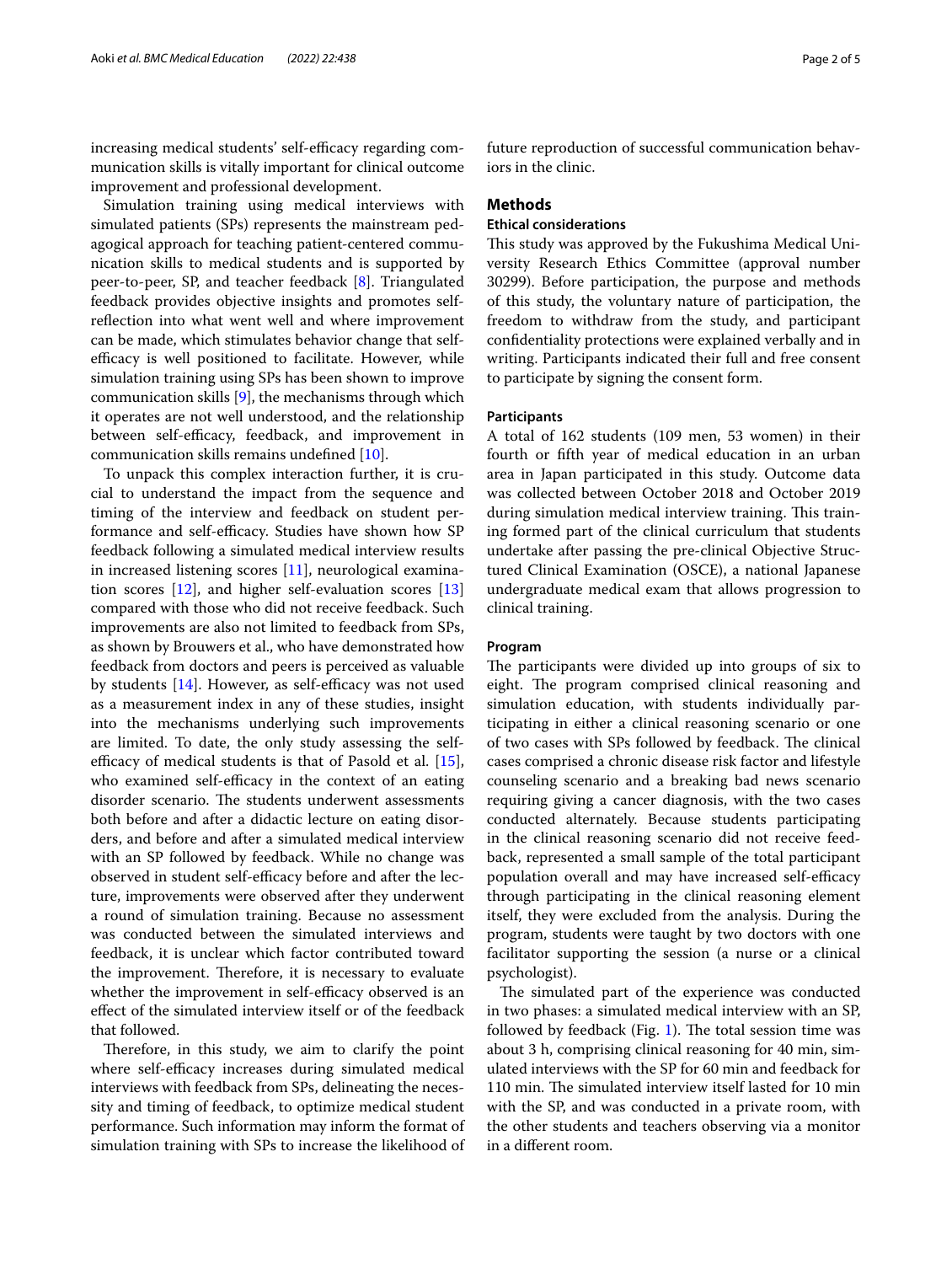

<span id="page-2-0"></span>During the feedback session, the students frst refected verbally on the experience to the group and received peer-to-peer feedback (including positive and negative aspects of the interview and perspectives on what they would do in the same situation). Next came feedback from the SP (focused on positive aspects of the interview, and feedback on verbal and non-verbal cues) followed by feedback from the teacher (relating to medical points and technical aspects of the communication). Finally, the students refected a second time on the feedback received.

## **Outcome measure**

The numerical rating scale (NRS) was used to assess selfefficacy in 11 increments, from  $0$  (no self-efficacy) to  $100$ (high self-efficacy)  $[16]$  $[16]$ . The NRS scores were the outcome data for this study and chosen owing to prior use for this purpose in Japan, where they have been shown to correlate with OSCE scores [[16](#page-4-15)]. Students were asked, "On a scale of 0 to 100, please rate your ability to do a medical interview," to assess their self-efficacy while conducting a medical interview. The students circled the number that represented their answers on the NRS. The validity of the degree of self-efficacy on the NRS was confirmed by a visual analogue scale  $[17]$  $[17]$ . Self-efficacy was self-measured at three time points: before (T1) and after

the simulated interview (T2), and after the feedback session (T3).

## **Statistical analysis**

Descriptive statistics were calculated for each time point. Repeated measures analysis of variance was performed, with the degree of self-efficacy at each point in time as the dependent variable and time as the independent variable. When the results were signifcant, a sub-analysis was performed using the Bonferroni method. The effect sizes between each measurement time point were calculated using Hedges' *g*, and were judged as small at 0.10, medium at 0.50, and large at 0.80  $[18]$ . The ability to conduct medical interviews may be infuenced by gender [\[8](#page-4-7)] and may be afected by performance diferences in the demands of the clinical scenarios themselves. Therefore, we performed two, two-way repeated ANOVAs: one for gender and one for scenario diferences between the subjects. If the interaction was signifcant, a sub-analysis was performed using the Bonferroni method.

# **Results**

Table [1](#page-3-0) shows the descriptive statistics for each time point. The repeated ANOVA showed that the main effect was signifcant (*F* [2, 322])=129.34, *p*<0.01). Sub-analysis revealed that self-efficacy was higher at T2 and T3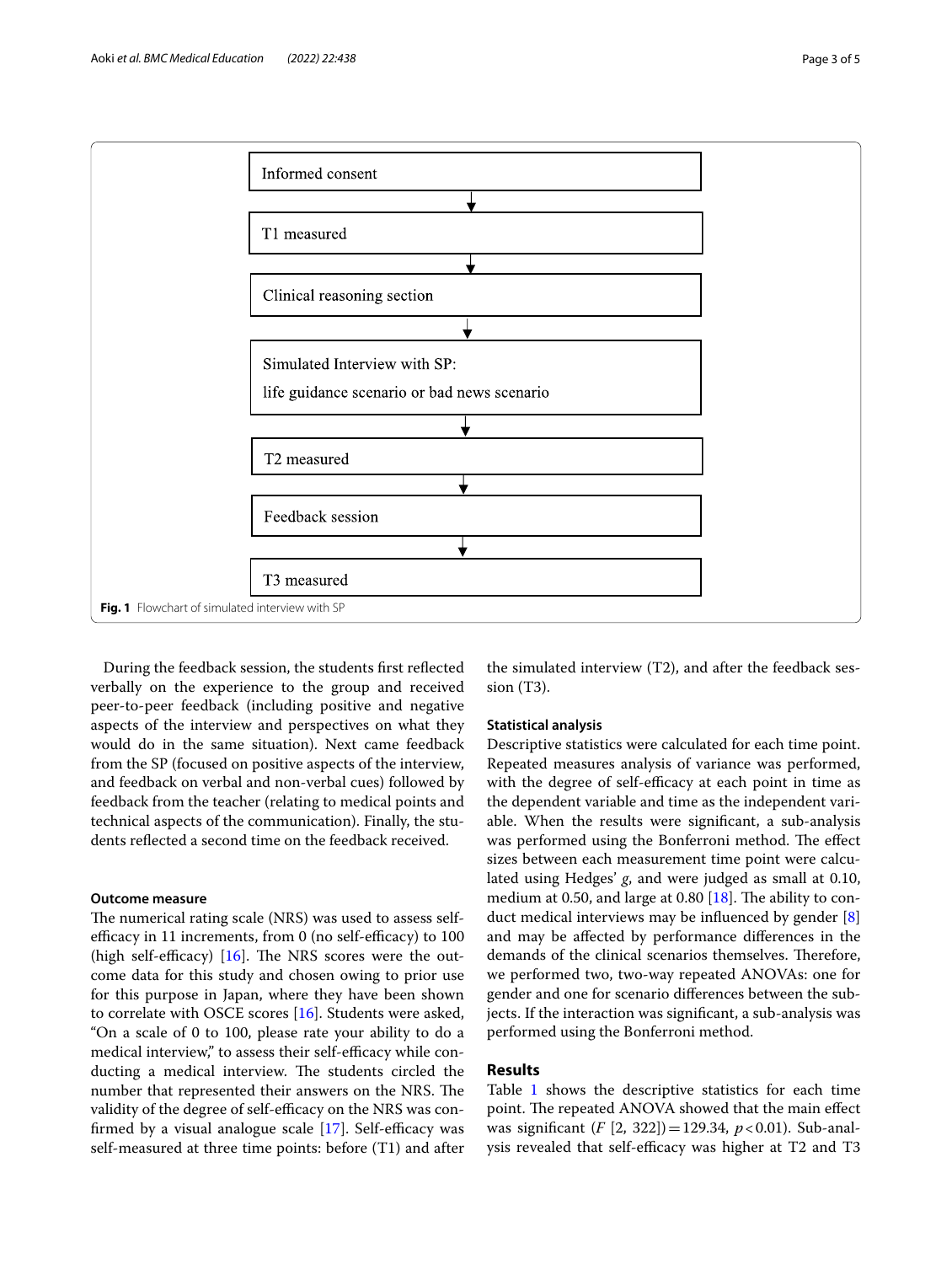| Self-efficacy score | T1    |       | T <sub>2</sub> |       | T <sub>3</sub> |       | <b>Time</b> | Time*Group               |
|---------------------|-------|-------|----------------|-------|----------------|-------|-------------|--------------------------|
|                     | М     | SD    | М              | SD    | M              | SD    | F value     |                          |
| All students        | 42.59 | 15.18 | 47.47          | 17.53 | 61.48          | 15.33 | 129.34 *    | $\overline{\phantom{a}}$ |
| Gender              |       |       |                |       |                |       |             |                          |
| Male                | 42.66 | 15.25 | 46.97          | 18.18 | 61.01          | 16.04 | $116.03*$   | 0.28                     |
| Female              | 42.45 | 15.18 | 48.49          | 16.22 | 62.45          | 13.85 |             |                          |
| Scenarios           |       |       |                |       |                |       |             |                          |
| Life Guidance       | 42.13 | 16.41 | 48.65          | 16.25 | 62.36          | 14.70 | 126.88 *    | 1.25                     |
| Delivering bad news | 43.15 | 13.63 | 46.03          | 18.98 | 60.41          | 16.11 |             |                          |

<span id="page-3-0"></span>**Table 1** Descriptive statistics and results of ANOVA

*M* Mean score, *SD* Standard deviation, *p* \*<.01

than at T1. Self-efficacy was higher at T3 than at T2. The effect size was small (Hedges'  $g=0.31$ ) for T1-T2, large (Hedges'  $g=1.23$ ) for T1-T3, and large (Hedges'  $g=0.98$ ) for T2-T3. These results indicate that self-efficacy was increased by the simulated interview itself and was further increased by the feedback session.

We also conducted two repeated measures two-factor AVOVA with either gender or scenario as independent variables. The interactions between time and gender (*F*  $[2, 320] = 0.28$ ,  $p = 0.76$ ) or scenario  $(F [2, 320] = 1.25$ ,  $p=0.29$ ) were not significant. Only the main effects of time were significant (Table  $1$ ). Therefore, gender and the scenario undertaken by the participant did not afect the above results.

## **Discussion**

This study aimed to clarify the point where the self-efficacy of medical students' performing medical interviews increases, i.e., whether this occurs during the simulated medical interview or after the feedback session. We found that, compared with the start of the role play, selfefficacy increased at the end of the role play, before the feedback session had begun. Furthermore, we found an additional increase in self-efficacy after the feedback session, building on the degree of self-efficacy reported at the end of the role play.

Mechanisms explaining this suggest that one's self-belief in conducting a medical interview increases after gaining actual experience of the interview; thus, efective social skills training includes role play that employs communication skills used in real life  $[19]$  $[19]$  $[19]$ . Therefore, we believe that authentic role play stimulated students' self-efficacy  $[3]$  $[3]$ , which was then further enhanced through the positive reinforcement gained through feedback. Positive feedback is a social reinforcer, resulting in positive emotions and an increase in the positive cognition that one can perform the same task equally well in the future  $[20]$  $[20]$ . Therefore, medical students may have internalized this as, "*I will be able to conduct medical interviews in the same way as I did just*  *now*", thus leading to an improvement in self-efficacy. This represents a novel finding in the charting of self-efficacy in real time during training and feedback with SPs as part of medical interview training. However, because the setting for our study was a simulated interview, the fndings cannot be generalized to patient consultations and require replication in the context of an interview with a real patient.

There are several limitations to our study. One limitation is regarding the efect of behavior modeling which could not be controlled. Modeling increases the probability of an action occurring through observing the consequences of that specific action  $[3]$  $[3]$  $[3]$ . As self-efficacy can be improved through modeling and the students observed each other's interviews and feedback, modeling may have contributed to student self-efficacy. Future research should strive to establish an experimental design that controls for the efects of such modeling, although there are problems specifc to such experimental methodologies, such as the inability to reproduce genuine efects obtained in a natural setting. Time, cost, and logistical factors would also need to be considered.

A second limitation lies in not analyzing the four sources of self-efficacy (mastery, vicarious experiences, physiological responses, and social persuasion) [[3](#page-4-2)] with the students. Whilst a measurement such as the one used in the present study is appropriate to uncover the timing-dependent relationship between self-efficacy and medical interviews, further studies measuring all four components of self-efficacy are needed for building a deeper framework.

A third limitation was the clinical reasoning scenario undertaken between the T1 metric and the SP encounter, because participation in the clinical reasoning may also improve self-efficacy.

# **Conclusion**

Self-efficacy for medical interviewing improves just by conducting a simulated interview with an SP. However, that self-efficacy can be enhanced further through a feedback session after the interview, making feedback